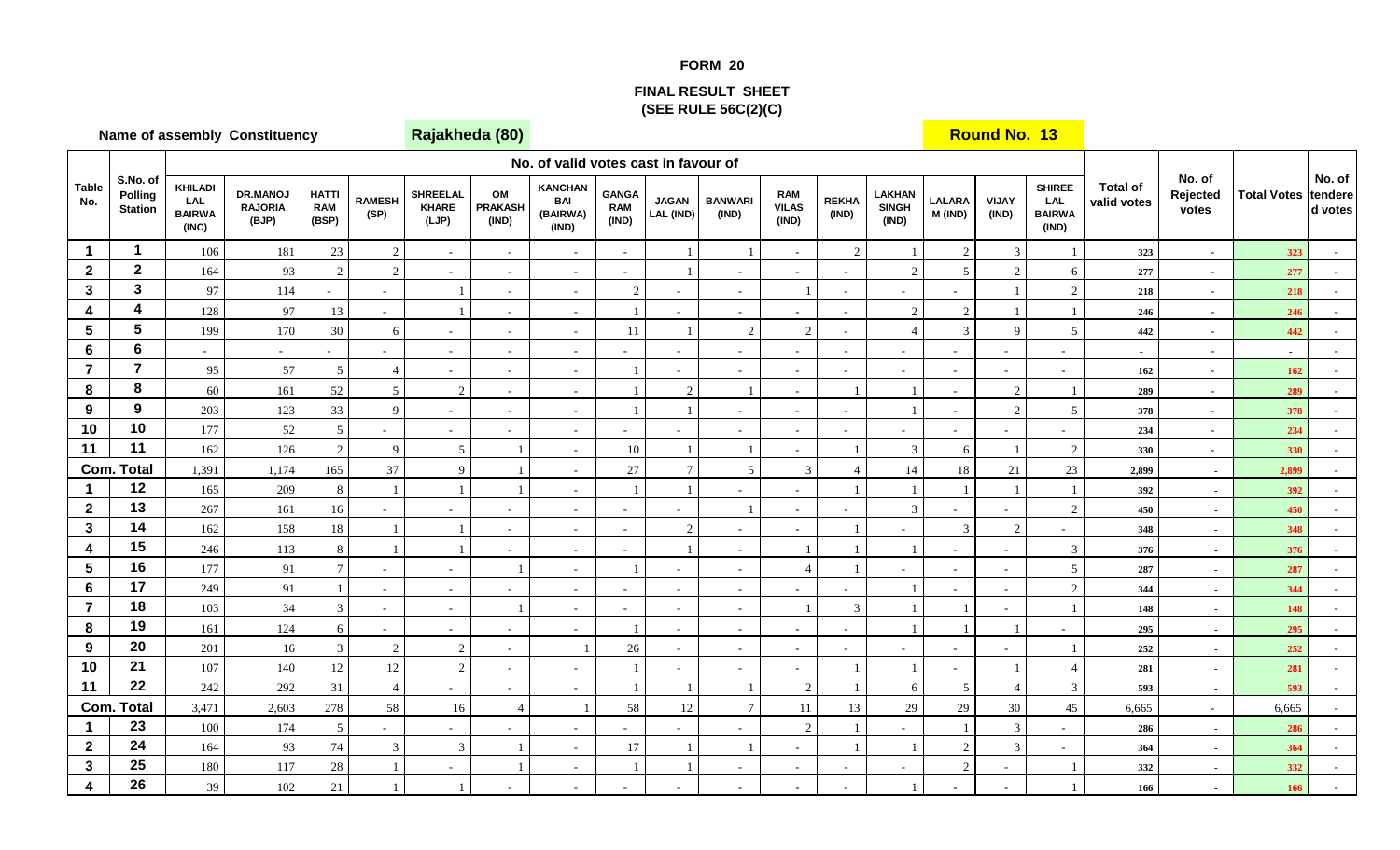| $\sqrt{5}$              | 27                | 191   | 34      | 36             |                          |        |                          |                          | $\sim$                   |                          |                          |        |                | 4                        | 3                     |                          | 5               | 281    | $\sim$     | 281        |        |
|-------------------------|-------------------|-------|---------|----------------|--------------------------|--------|--------------------------|--------------------------|--------------------------|--------------------------|--------------------------|--------|----------------|--------------------------|-----------------------|--------------------------|-----------------|--------|------------|------------|--------|
| 6                       | 28                | 79    | 135     | 52             | 2                        | $\sim$ | $\sim$                   |                          | $\sim$                   | $\sim$                   |                          | $\sim$ |                | 3                        | $\boldsymbol{\Delta}$ | 5 <sup>5</sup>           | $\overline{4}$  | 284    | $\sim$     | 284        |        |
| $\overline{7}$          | 29                | 249   | 62      | 65             |                          | 2      |                          |                          | $\sim$                   | $\sim$                   |                          | $\sim$ |                | $\sim$                   |                       |                          |                 | 385    | $\sim$     | 385        |        |
| 8                       | 30                | 388   | 68      | 8              | $\overline{\phantom{a}}$ | $\sim$ |                          |                          | $\sim$                   |                          |                          | $\sim$ |                |                          | $\overline{2}$        | 3                        | $\overline{4}$  | 476    | $\sim$     | 476        |        |
| 9                       | 31                | 159   | 127     | 48             |                          | $\sim$ | 2                        |                          | 3                        |                          |                          | $\sim$ | $\overline{2}$ | $\overline{4}$           | 3                     |                          | $5\phantom{.0}$ | 356    | $\sim$     | 356        |        |
| 10                      | 32                | 145   | 82      | 51             | -4                       | $\sim$ | $\sim$                   |                          | $\sim$                   | $\sim$                   | $\overline{\phantom{a}}$ | $\sim$ | $\sim$         | $\sim$                   | $\sim$                |                          | $\sim$          | 283    | $\sim$     | 283        |        |
| 11                      | 33                | 149   | 113     | 7              |                          | $\sim$ |                          |                          | 2                        | $\overline{2}$           | 2                        | $\sim$ |                | $\sim$                   | $\overline{2}$        |                          | $\overline{4}$  | 289    | $\sim$     | 289        |        |
|                         | <b>Com. Total</b> | 5,314 | 3,710   | 673            | 74                       | 23     | 11                       | 5                        | 81                       | 17                       | 14                       | 13     | 19             | 43                       | 49                    | 51                       | $70\,$          | 10,167 | $\sim$     | 10,167     |        |
|                         | 34                | 51    | 78      | 14             | 5                        |        |                          |                          |                          |                          |                          | 2      |                | $\sim$                   |                       |                          | 2               | 156    | $\sim$     | 156        |        |
| $\mathbf{2}$            | 35                | 125   | 158     |                |                          | 2      |                          |                          | 17                       |                          | 3                        |        |                | 3                        |                       | 2                        | $\overline{4}$  | 321    | $\sim$     | 321        |        |
| $\mathbf{3}$            | 36                | 221   | 121     | 33             | $\mathcal{R}$            |        |                          |                          | $\overline{\phantom{0}}$ |                          |                          |        |                | $\sim$                   | $\overline{2}$        | 2                        | 6               | 394    | $\sim$     | 394        |        |
| $\boldsymbol{4}$        | 37                | 177   | 39      |                |                          | $\sim$ |                          |                          | $\sim$                   |                          |                          |        |                | $\overline{\phantom{a}}$ |                       | $\sim$                   |                 | 217    | $\sim$     | 217        |        |
| $\sqrt{5}$              | 38                | 318   | 102     | 2              |                          | $\sim$ |                          |                          | $\sim$                   |                          | 2                        |        |                |                          |                       | $\overline{\phantom{0}}$ |                 | 428    | $\sim$     | 428        |        |
| 6                       | 39                | 126   | 115     | $\overline{4}$ |                          |        |                          | $\overline{\phantom{a}}$ | 15                       |                          | $\overline{2}$           | $\sim$ |                |                          | 2                     | $\sim$                   |                 | 270    | $\sim$     | 270        |        |
| $\overline{7}$          | 40                | 311   | 51      |                | 3                        | $\sim$ |                          |                          |                          |                          |                          |        |                | $\overline{c}$           | $\overline{2}$        | $\mathfrak{Z}$           | 11              | 391    | $\sim$     | 391        |        |
| 8                       | 41                | 102   | $78\,$  | 5              |                          | $\sim$ |                          |                          |                          |                          |                          | $\sim$ |                | 3                        | 2                     | $\sim$                   |                 | 192    | $\sim$     | 192        |        |
| 9                       | 42                | 83    | $100\,$ | 2              | $\mathcal{D}$            | $\sim$ |                          |                          | 2                        |                          |                          | $\sim$ |                | $\sim$                   |                       |                          |                 | 192    | $\sim$     | 192        |        |
| 10                      | 43                | 97    | 82      | $\overline{2}$ |                          | $\sim$ | $\overline{\phantom{a}}$ |                          | 6                        |                          |                          | $\sim$ |                | $\sim$                   |                       | $\sim$                   |                 | 190    | $\sim$     | <b>190</b> |        |
| 11                      | 44                | 178   | 105     | 6              | $\overline{\phantom{a}}$ | $\sim$ | $\sim$                   | $\sim$                   | $\sim$                   | $\overline{\phantom{a}}$ | $\sim$                   | $\sim$ | $\sim$         | $\sim$                   | $\sim$                | $\sim$                   | 2               | 291    | $\sim$     | 291        |        |
|                         | <b>Com. Total</b> | 7,103 | 4,739   | 749            | 90                       | 28     | 15                       | $7\phantom{.0}$          | 124                      | 23                       | 24                       | 18     | 20             | 53                       | 60                    | 59                       | 97              | 13,209 | $\sim$ $-$ | 13,209     |        |
|                         | 45                | 98    | 124     | 44             | $\mathcal{R}$            |        |                          |                          | 9                        |                          |                          | $\sim$ |                |                          |                       |                          | $\overline{4}$  | 286    | $\sim$     | 286        |        |
| $\overline{2}$          | 46                | 88    | 130     | $\overline{4}$ |                          | $\sim$ |                          |                          | 14                       | $\overline{2}$           |                          | $\sim$ |                |                          | 2                     |                          | $\overline{2}$  | 246    | $\sim$     | 246        |        |
| $\mathbf{3}$            | 47                | 137   | 174     | $\sim$         |                          | $\sim$ |                          | $\sim$                   | 18                       |                          | $\sim$                   | $\sim$ | $\overline{2}$ |                          |                       |                          |                 | 337    | $\sim$     | 337        |        |
| $\overline{\mathbf{4}}$ | 48                | 149   | 76      | 6              |                          | $\sim$ | $\sim$                   | $\overline{\phantom{a}}$ | $\sim$                   | $\sim$                   | $\overline{\phantom{a}}$ | 2      |                | $\overline{2}$           |                       |                          | $\overline{2}$  | 238    | $\sim$     | 238        |        |
| $5\phantom{.0}$         | 49                | 258   | 68      |                |                          | $\sim$ |                          |                          | $\sim$                   |                          |                          | $\sim$ |                |                          |                       |                          |                 | 328    | $\sim$     | 328        |        |
| 6                       | 50                | 318   | 132     | 36             |                          | $\sim$ |                          |                          | $\overline{2}$           |                          |                          |        |                | $\sim$                   |                       |                          |                 | 496    | $\sim$     | 496        |        |
| $\overline{7}$          | 51                | 309   | 221     | $\mathbf{3}$   |                          |        |                          | $\overline{\phantom{a}}$ |                          | $\overline{2}$           | 2                        |        |                | 3                        | $\overline{2}$        | 2                        | 6               | 556    | $\sim$     | 556        |        |
| 8                       | 52                | 144   | 208     |                |                          | 3      |                          |                          | 20                       |                          |                          |        | $\overline{2}$ |                          |                       | 3                        | 3               | 396    | $\sim$     | 396        |        |
| 9                       | 53                | 251   | 143     | 36             |                          | 3      |                          |                          | 50                       |                          |                          |        |                | $\overline{\phantom{a}}$ |                       | 2                        | 8               | 505    | $\sim$     | 505        |        |
| 10                      | 54                | 211   | 277     | $\overline{4}$ |                          | $\sim$ | 2                        |                          | 3                        |                          |                          | 2      |                | 2                        |                       | 2                        | $\overline{4}$  | 510    | $\sim$     | 510        |        |
| 11                      | 55                | 174   | 130     | 5              |                          | $\sim$ |                          |                          |                          |                          |                          |        |                | $\mathcal{D}$            |                       | 3                        | 5               | 324    | $\sim$     | 324        |        |
|                         | <b>Com. Total</b> | 9,240 | 6,422   | 891            | 112                      | 36     | 20                       | 9                        | 242                      | 34                       | 29                       | 27     | 28             | 66                       | 68                    | 75                       | 132             | 17,431 | $\sim$ $-$ | 17,431     | $\sim$ |
| $\mathbf 1$             | 56                | 153   | 120     | 23             | $\sim$                   | $\sim$ | $\sim$                   |                          | $\sim$                   | $\sim$                   |                          | $\sim$ |                | $\mathbf{1}$             | $\sim$                |                          | 2               | 301    | $\sim$     | 301        | $\sim$ |
| $\overline{2}$          | 57                | 326   | 73      | $8\phantom{.}$ |                          | $\sim$ | $\sim$                   |                          | $\sim$                   | $\sim$                   | $\overline{2}$           | $\sim$ | $\sim$         | $\sim$                   | $\sim$                | $\sim$                   | $\sim$          | 411    | $\sim$     | 411        | $\sim$ |
| $\mathbf{3}$            | 58                | 125   | 118     | 109            | $\overline{4}$           | $\sim$ | $\sim$                   | $\sim$                   | $\sim$                   | $\sim$                   |                          |        |                | $\sqrt{2}$               |                       | $\mathfrak{Z}$           | $11\,$          | 376    | $\sim$     | 376        | $\sim$ |
| $\boldsymbol{4}$        | 59                | 73    | 91      |                | $\sim$                   | $\sim$ |                          | $\sim$                   | $\sim$                   | $\mathfrak{Z}$           | $\sim$                   |        | $\overline{a}$ | $\sim$                   |                       | $\overline{2}$           |                 | 174    | $\sim$     | 174        | $\sim$ |
| $5\phantom{.0}$         | 60                | 126   | 52      | 14             | $12\,$                   | $\sim$ |                          | $\overline{\phantom{a}}$ | $\sim$                   | $\overline{\phantom{a}}$ |                          |        |                | $\overline{4}$           | $\sim$                | $\sim$                   | $\overline{2}$  | 214    | $\sim$     | 214        | $\sim$ |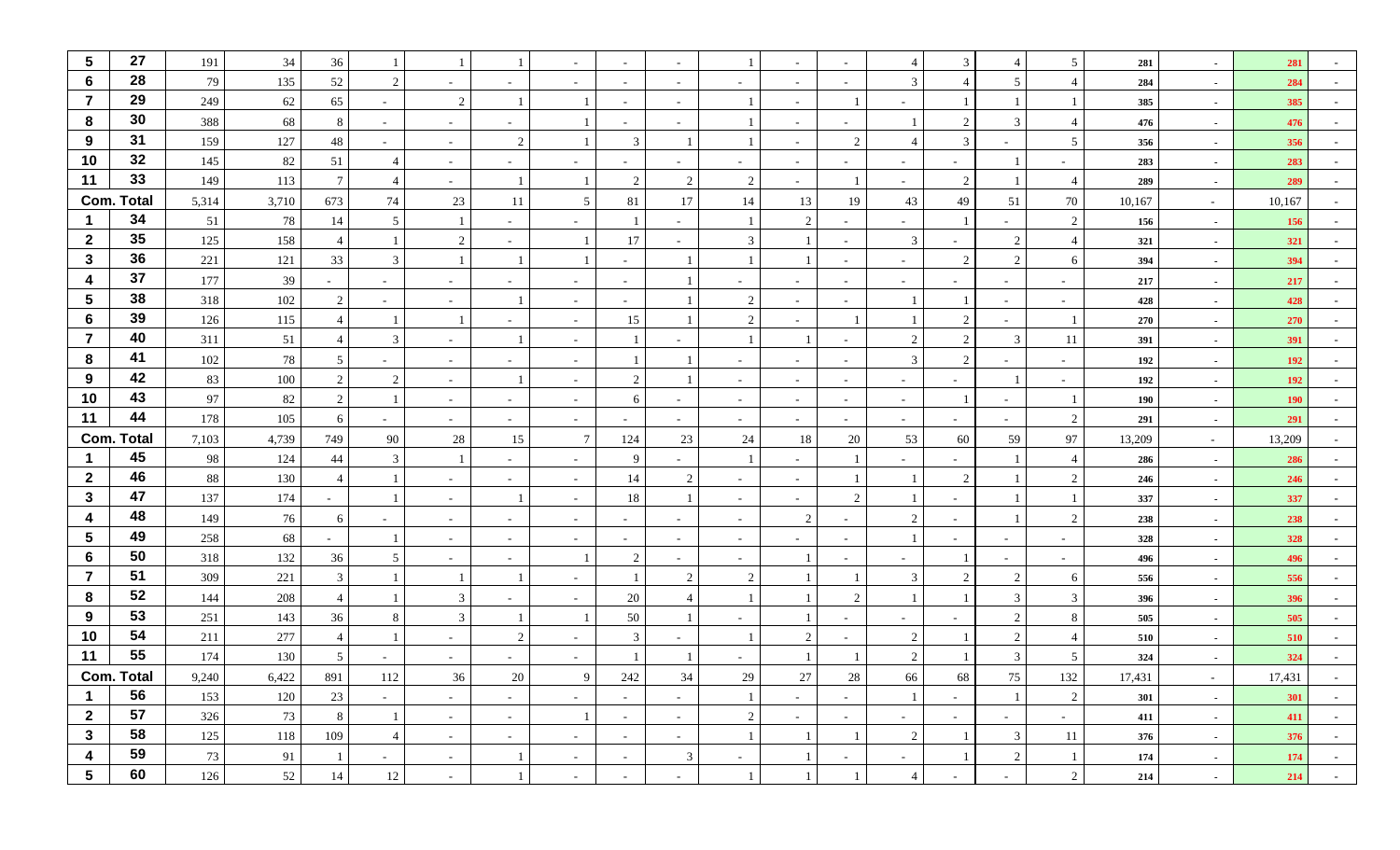| $6\phantom{1}6$         | 61                | 139        | 116      | 2              |                          | $\sim$         |                          |                          |                          |                          |                          |                |                | 2                        |                               | $\mathcal{D}$               | $\overline{2}$ | 264        | $\sim$           | 264        |        |
|-------------------------|-------------------|------------|----------|----------------|--------------------------|----------------|--------------------------|--------------------------|--------------------------|--------------------------|--------------------------|----------------|----------------|--------------------------|-------------------------------|-----------------------------|----------------|------------|------------------|------------|--------|
| $\overline{7}$          | 62                | 161        | 216      | 14             | 23                       | 2              |                          |                          |                          |                          |                          |                |                |                          | $\mathcal{D}$                 |                             | 3              | 424        | $\sim$           | 424        |        |
| 8                       | 63                | 156        | 70       | 2              | 8                        | $\overline{a}$ | $\overline{\phantom{a}}$ | $\overline{\phantom{a}}$ |                          | 2                        |                          |                |                | <u>ี</u>                 | $\overline{5}$                |                             | $\overline{3}$ | 253        | $\sim$           | 253        |        |
| 9                       | 64                | 142        | 112      | 5              |                          |                |                          |                          | $\mathcal{R}$            |                          |                          |                |                | $\sim$                   |                               |                             |                | 267        | $\sim$           | 267        |        |
| 10                      | 65                | 164        | 88       | $\overline{4}$ | 3                        | $\sim$         |                          |                          |                          | 2                        |                          |                |                | 3                        |                               | $\mathcal{R}$               | 3              | 276        | $\sim$           | 276        |        |
| 11                      | 66                | 83         | 107      | 14             | 12                       |                | $\overline{4}$           |                          |                          |                          |                          | 3              |                | $\sim$                   | 2                             | $\sim$                      | 3              | 231        | $\sim$           | 231        |        |
|                         | <b>Com. Total</b> | 10,888     | 7,585    | 1,087          | 175                      | 40             | 27                       | 11                       | 248                      | 43                       | 36                       | 36             | 32             | 81                       | 82                            | 89                          | 162            | 20,622     | $\sim$           | 20,622     |        |
|                         | 67                | 176        | 104      | 39             |                          | $\sim$         | $\sim$                   |                          |                          |                          |                          | $\sim$         |                | $\sim$                   |                               | $\sim$                      |                | 324        | $\sim$           | 324        |        |
| $\overline{2}$          | 68                | 127        | 83       | 24             |                          | $\sim$         |                          |                          | $\sim$                   | 3                        |                          | $\sim$         |                |                          |                               | $\sim$                      |                | 245        | $\sim$           | 245        |        |
| $\mathbf{3}$            | 69                | 228        | 93       | 12             | 3                        |                |                          |                          | $\sim$                   |                          |                          | $\sim$         |                |                          |                               |                             |                | 338        | $\sim$           | 338        |        |
| 4                       | 70                | 223        | 168      | 9              | 6                        |                | $\sim$                   |                          | $\sim$                   | $\overline{\phantom{a}}$ | $\overline{\phantom{a}}$ | $\sim$         |                | $\sim$                   |                               |                             | $\overline{3}$ | 414        | $\sim$           | 414        |        |
| $5\phantom{1}$          | 71                | 133        | 138      | $\tau$         |                          |                |                          |                          | $\overline{\phantom{0}}$ | 2                        |                          | 2              |                | $\sim$                   | $\mathfrak{D}_{\mathfrak{p}}$ | 3                           |                | 294        | $\sim$           | 294        |        |
| 6                       | 72                | 164        | 110      | 9              | -6                       | 2              | $\mathcal{D}$            | $\overline{\phantom{a}}$ | 21                       |                          |                          |                |                | $\overline{\phantom{a}}$ | 3                             |                             | 3              | 323        | $\sim$           | 323        |        |
| $\overline{7}$          | 73                | 139        | 83       | 23             |                          |                |                          |                          |                          | 2                        |                          | $\sim$         |                |                          | 3                             | $\mathcal{D}_{\mathcal{L}}$ | $\overline{4}$ | 260        | $\sim$           | 260        |        |
| 8                       | 74                | 87         | 75       | $\mathbf{3}$   |                          | $\sim$         |                          |                          |                          |                          |                          | $\sim$         |                | $\sim$                   |                               |                             | 2              | 174        | $\sim$           | 174        |        |
| 9                       | 75                | 75         | 218      | 50             |                          | 2              |                          | $\overline{\phantom{a}}$ | 12                       | 3                        |                          | $\sim$         |                | 3                        | $\mathfrak{D}_{\mathfrak{p}}$ | 3                           |                | 372        | $\sim$           | 372        |        |
| 10                      | 76                | 182        | 150      |                |                          |                |                          | $\overline{\phantom{a}}$ | 12                       |                          |                          | 2              |                | $\overline{2}$           | 3                             |                             |                | 356        | $\sim$           | 356        |        |
| 11                      | 77                | 111        | 202      | 17             |                          | $\sim$         |                          |                          |                          |                          |                          | $\sim$         |                |                          |                               |                             | $\overline{A}$ | 336        | $\sim$           | 336        |        |
|                         | <b>Com. Total</b> | 12,533     | 9,009    | 1,281          | 207                      | 48             | 30                       | 12                       | 296                      | 55                       | 40                       | 41             | 35             | 89                       | 99                            | 101                         | 182            | 24,058     | $\sim$           | 24,058     |        |
|                         | 78                | 141        | 212      | 6              |                          | $\sim$         |                          |                          | $\overline{2}$           | 2                        |                          | 2              |                |                          |                               |                             | $\overline{4}$ | 378        | $\sim$           | 378        |        |
| $\overline{2}$          | 79                | 224        | 143      | 44             |                          | 2              |                          |                          | 10                       | 3                        | $\angle$                 |                |                | $\overline{c}$           |                               |                             | $\overline{7}$ | 460        | $\sim$           | 460        |        |
| $\mathbf{3}$            | 80                | 202        | 95       | 2              |                          | $\sim$         |                          |                          | $\sim$                   |                          |                          | $\sim$         |                |                          |                               |                             | 3              | 305        | $\sim$           | 305        |        |
| $\overline{\mathbf{4}}$ | 81                | 90         | 100      |                |                          | $\sim$         |                          |                          | 43                       |                          |                          | $\sim$         |                | $\sim$                   |                               |                             |                | 245        | $\sim$           | 245        |        |
| $5\phantom{.0}$         | 82                | 307        | 125      | 2              |                          | $\sim$         |                          |                          | 20                       |                          |                          | $\sim$         |                | $\overline{\phantom{a}}$ |                               |                             | $\overline{2}$ | 463        | $\sim$           | 463        |        |
| 6<br>$\overline{7}$     | 83<br>84          | 80         | $72\,$   | 3              |                          | $\sim$         |                          |                          | 16                       |                          |                          |                |                |                          | $\overline{2}$                | $\mathcal{D}$               | $\overline{4}$ | 182        | $\sim$           | 182        |        |
|                         | 85                | 149        | 171      | 5              |                          | $\sim$         |                          |                          | $\overline{\phantom{a}}$ |                          |                          | 2              |                | $\overline{\phantom{a}}$ |                               |                             | $\mathcal{D}$  | 334        | $\sim$           | 334        |        |
| 8<br>9                  | 86                | 110        | $50\,$   |                |                          | $\sim$         | $\overline{\phantom{a}}$ |                          | $\sim$                   |                          |                          | 2              |                | $\sim$                   |                               | 2                           |                | 167        | $\sim$           | 167        |        |
| 10                      | 87                | 126<br>165 | 83<br>59 | 19             | $\overline{\phantom{a}}$ | $\sim$         | $\overline{\phantom{a}}$ |                          | $\overline{2}$           |                          |                          |                |                | $\sim$<br>$\overline{2}$ |                               |                             |                | 213        | $\sim$           | 213<br>251 |        |
| 11                      | 88                | 60         | 102      | 30             |                          | $\sim$         |                          |                          |                          | 2                        |                          |                |                | $\mathfrak{D}$           | $\mathcal{D}$                 | 2                           |                | 251<br>205 | $\sim$           | 205        |        |
|                         | <b>Com. Total</b> | 14,187     | 10,221   | 1,398          | 218                      | 51             | 35                       | 14                       | 390                      | 66                       | 47                       | 50             | 40             | 98                       | 120                           | 121                         | 205            | 27,261     | $\sim$<br>$\sim$ | 27,261     |        |
| - 1                     | 89                | 81         | 169      | 26             |                          | $\sim$         | $\sim$                   | $\sim$                   | $\overline{2}$           | $\overline{2}$           | $\overline{2}$           |                | $\sim$         | 3                        | $\perp$                       | $\overline{2}$              | $\perp$        | 291        | $\sim$           | 291        | $\sim$ |
| $\overline{2}$          | 90                | 93         | 124      | 36             | $\overline{4}$           | -1             | $\sim$                   | $\sim$                   | 18                       | $\mathbf{1}$             | 2                        | $\sim$         | $\sim$         | $\overline{2}$           | $\overline{2}$                | $\sim$                      | 2              | 285        | $\sim$           | 285        | $\sim$ |
| $\mathbf{3}$            | 91                | 118        | 207      | 82             | 11                       | $\overline{2}$ | 3                        | $\sim$                   | 5 <sub>1</sub>           | $\sqrt{2}$               | $\sim$                   |                |                | $\sim$                   | 5 <sup>5</sup>                | $\overline{4}$              | 2              | 443        | $\sim$           | 443        | $\sim$ |
| $\overline{\mathbf{4}}$ | 92                | 186        | 198      | 8              | $\mathfrak{Z}$           | 1              | $\sim$                   | $\sim$                   | 1                        | $\sim$                   | $\overline{c}$           | $\overline{2}$ | $\overline{2}$ | $\overline{4}$           | 8                             | $\overline{2}$              |                | 418        | $\sim$           | 418        | $\sim$ |
| $5\phantom{.0}$         | 93                | 265        | 86       | 82             | 6                        | $\overline{2}$ | $\sim$                   |                          | $\sqrt{2}$               | $\mathbf{1}$             | $\sim$                   | $\mathbf{1}$   | $\sim$         | 1                        | $\sim$                        | $\mathfrak{Z}$              | $12\,$         | 462        | $\sim$           | 462        | $\sim$ |
| $6\phantom{1}$          | 94                | 213        | 185      | $\sim$         |                          | $\sim$         | $\mathbf{1}$             | $\sim$                   | $\sim$                   | $\overline{\phantom{a}}$ | $\sim$                   | $\sim$         | $\sim$         | $\overline{2}$           |                               | $\mathfrak{Z}$              |                | 407        | $\sim$           | 407        | $\sim$ |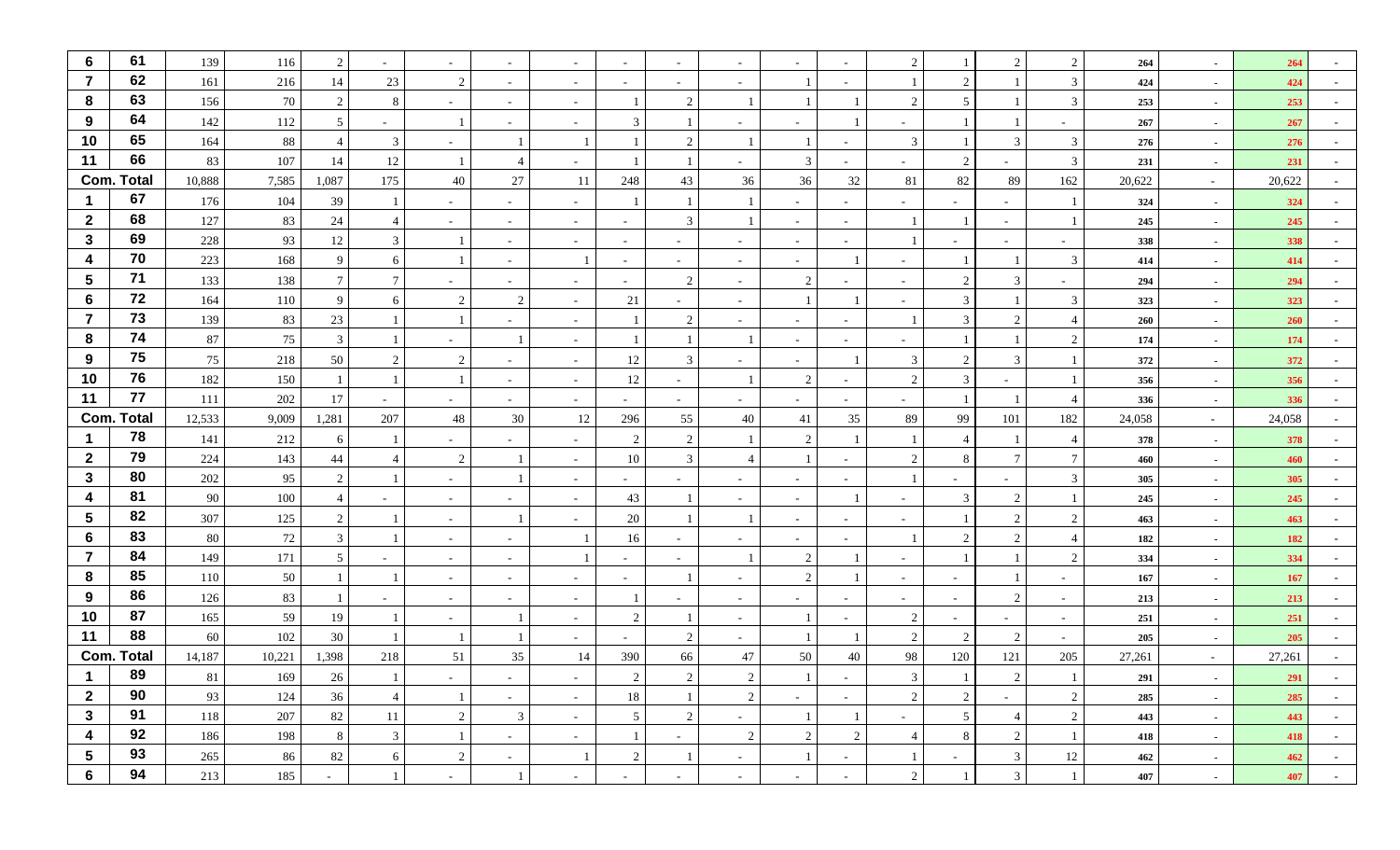| $\overline{7}$   | 95                | 174    | 142    | $\tau$          |                          |                |                          |                          | 25                       |                          |                             | $\sim$         |                          |                          |                               | $\sim$                   | 2              | 351    | $\sim$     | 351    |                          |
|------------------|-------------------|--------|--------|-----------------|--------------------------|----------------|--------------------------|--------------------------|--------------------------|--------------------------|-----------------------------|----------------|--------------------------|--------------------------|-------------------------------|--------------------------|----------------|--------|------------|--------|--------------------------|
| 8                | 96                | 169    | 170    | 5               |                          |                |                          |                          |                          |                          | $\overline{2}$              | $\sim$         |                          |                          |                               | 2                        |                | 352    | $\sim$     | 352    |                          |
| 9                | 97                | 150    | 129    | 45              | $\mathcal{D}$            |                | $\overline{\phantom{a}}$ | $\overline{\phantom{a}}$ | $\overline{\phantom{0}}$ | $\sim$                   |                             | 2              |                          | $\overline{\phantom{a}}$ | 2                             |                          | $\overline{2}$ | 335    | $\sim$     | 335    |                          |
| 10               | 98                | 93     | 102    | $\mathbf{3}$    | $\mathcal{R}$            |                |                          |                          | $\overline{7}$           |                          |                             | $\sim$         |                          |                          |                               |                          |                | 209    | $\sim$     | 209    |                          |
| 11               | 99                | 79     | 112    | 6               | $\mathcal{D}$            |                |                          |                          | $\sim$                   |                          |                             |                |                          |                          |                               |                          |                | 204    | $\sim$     | 204    |                          |
|                  | <b>Com. Total</b> | 15,808 | 11,845 | 1,698           | 251                      | 61             | 39                       | 15                       | 451                      | 72                       | 56                          | 57             | 47                       | 112                      | 139                           | 139                      | 228            | 31,018 | $\sim$     | 31,018 |                          |
|                  | 100               | 173    | 234    | 6               | 8                        | 2              |                          |                          | 14                       |                          |                             |                |                          |                          | 3                             | 2                        |                | 447    | $\sim$     | 447    |                          |
| $\mathbf{2}$     | 101               | 228    | 83     |                 |                          |                |                          |                          |                          |                          |                             | 2              |                          |                          |                               | 3                        | 6              | 332    | $\sim$     | 332    |                          |
| $\mathbf{3}$     | 102               | 157    | 178    | 2               |                          |                |                          |                          | $\overline{c}$           |                          |                             | $\sim$         |                          | 2                        |                               |                          | $\mathbf{3}$   | 352    | $\sim$     | 352    |                          |
| $\boldsymbol{4}$ | 103               | 238    | 153    | $\mathbf{3}$    |                          | $\sim$         |                          |                          |                          |                          |                             | $\sim$         |                          |                          |                               |                          |                | 397    | $\sim$     | 397    |                          |
| $\sqrt{5}$       | 104               | 235    | 102    |                 | -7                       | $\sim$         | $\sim$                   | $\overline{\phantom{a}}$ | 3                        | 3                        |                             |                |                          | 2                        |                               |                          | 3              | 360    | $\sim$     | 360    |                          |
| 6                | 105               | 161    | 123    |                 |                          | $\sim$         |                          |                          |                          |                          | $\overline{2}$              | $\sim$         |                          |                          | 3                             |                          |                | 297    | $\sim$     | 297    |                          |
| $\overline{7}$   | 106               | 175    | $38\,$ | 53              | 10                       | 3              |                          |                          | 12                       |                          |                             | 2              |                          | 2                        | 3                             |                          | 3              | 305    | $\sim$     | 305    |                          |
| 8                | 107               | 104    | 79     |                 | $\sim$                   | $\mathfrak{Z}$ |                          |                          | 49                       |                          |                             | $\sim$         |                          |                          | 2                             |                          |                | 241    | $\sim$     | 241    |                          |
| 9                | 108               | 102    | 37     | 38              | $\overline{\phantom{a}}$ | 2              |                          |                          | 5                        | $\overline{\phantom{a}}$ |                             | 2              |                          | $\sim$                   |                               |                          |                | 189    | $\sim$     | 189    |                          |
| 10               | 109               | 89     | 109    | $\mathbf{3}$    | -9                       |                |                          |                          | 2                        |                          | 2                           |                |                          |                          |                               | $\overline{\phantom{0}}$ |                | 220    | $\sim$     | 220    |                          |
| 11               | 110               | 103    | 83     |                 | $\overline{\phantom{a}}$ |                |                          |                          | 21                       | $\sim$                   |                             |                |                          | $\sim$                   | $\overline{2}$                |                          |                | 212    | $\sim$     | 212    |                          |
|                  | <b>Com. Total</b> | 17,573 | 13,064 | 1,811           | 288                      | 75             | 44                       | 16                       | 561                      | 77                       | 62                          | 66             | 51                       | 124                      | 156                           | 154                      | 248            | 34,370 | $\sim$     | 34,370 |                          |
| $\mathbf 1$      | 111               | 52     | 44     | $7\phantom{.0}$ | $\sim$                   | 2              | 2                        |                          | 24                       | $\sim$                   |                             |                | $\sim$                   | $\sim$                   | $\sim$                        | $\sim$                   | $\overline{a}$ | 132    | $\sim$     | 132    |                          |
| $\overline{2}$   | 112               | 194    | 127    | 14              |                          | $\sim$         | 2                        |                          | $\overline{4}$           |                          |                             |                |                          | $\sim$                   | $\mathfrak{D}_{\mathfrak{p}}$ |                          |                | 350    | $\sim$     | 350    |                          |
| $\mathbf{3}$     | 113               | 55     | 207    | 22              |                          |                |                          |                          | 8                        | $\mathfrak{D}$           |                             | $\sim$         |                          |                          | 2                             |                          |                | 300    | $\sim$     | 300    |                          |
| $\boldsymbol{4}$ | 114               | 131    | $72\,$ | 5               |                          | $\sim$         |                          |                          | 3                        |                          |                             |                |                          |                          |                               |                          |                | 218    | $\sim$     | 218    |                          |
| $\sqrt{5}$       | 115               | 125    | 41     |                 |                          | 3              |                          |                          | 11                       |                          |                             | $\sim$         |                          | $\overline{2}$           |                               | $\sim$                   |                | 185    | $\sim$     | 185    |                          |
| $6\phantom{1}6$  | 116               | 51     | 111    | 4               |                          |                |                          | $\overline{\phantom{a}}$ | $\overline{7}$           |                          |                             | $\sim$         |                          | 3                        | $\sim$                        | $\overline{a}$           | $\overline{2}$ | 183    | $\sim$     | 183    |                          |
| $\overline{7}$   | 117               | 84     | 131    |                 |                          | $\sim$         |                          |                          | 5                        | 2                        |                             |                | $\mathcal{D}$            | $\overline{2}$           | $\mathfrak{D}_{\mathfrak{p}}$ | $\sim$                   |                | 234    | $\sim$     | 234    |                          |
| 8                | 118               | 207    | $77\,$ | $\mathbf{3}$    | $\mathcal{R}$            | $\sim$         | $\overline{\phantom{a}}$ |                          |                          |                          |                             | 2              |                          | $\sim$                   |                               | $\overline{\phantom{0}}$ | $\overline{7}$ | 307    | $\sim$     | 307    |                          |
| 9                | 119               | 68     | $47\,$ | $\sim$          |                          | $\sim$         | $\overline{\phantom{a}}$ | $\overline{\phantom{a}}$ | $\overline{2}$           |                          |                             | $\sim$         |                          | $\sim$                   |                               | $\sim$                   | 3              | 124    | $\sim$     | 124    |                          |
| 10               | 120               | 55     | 55     | 8               | $\overline{\phantom{a}}$ | $\sim$         | $\sim$                   | 3                        | $\mathbf Q$              |                          |                             | $\overline{a}$ |                          | $\sim$                   |                               | $\sim$                   |                | 132    | $\sim$     | 132    |                          |
| 11               | 121               | 134    | 304    | 12              |                          |                |                          |                          |                          | $\overline{c}$           |                             | 2              |                          | $\sim$                   |                               |                          |                | 461    | $\sim$     | 461    |                          |
|                  | <b>Com. Total</b> | 18,729 | 14,280 | 1,890           | 299                      | 83             | 51                       | 22                       | 635                      | 89                       | 65                          | 74             | 59                       | 133                      | 165                           | 158                      | 264            | 36,996 | $\sim$ $-$ | 36,996 |                          |
|                  | 122               | 82     | 69     |                 |                          |                |                          |                          | 2                        | $\mathfrak{Z}$           | $\mathcal{D}_{\mathcal{L}}$ |                |                          |                          |                               |                          |                | 171    | $\sim$     | 171    |                          |
| $\mathbf{2}$     | 123               | 75     | 112    | 39              |                          |                | $\sim$                   |                          |                          | $\overline{2}$           | 2                           | $\sim$         | $\sim$                   | $\overline{2}$           | $\sim$                        | $\overline{2}$           | 3 <sup>1</sup> | 241    | $\sim$     | 241    | $\overline{\phantom{a}}$ |
| $\mathbf{3}$     | 124               | 75     | 251    | 12              | $\sim$                   | $\mathfrak{Z}$ | $\sim$                   |                          | 6                        | $\mathbf{1}$             |                             | $\sim$         | $\overline{2}$           | $\sim$                   | 3                             |                          | $\sim$         | 356    | $\sim$     | 356    | $\sim$                   |
| $\boldsymbol{4}$ | 125               | 89     | 136    | $\overline{2}$  |                          |                | $\sim$                   | $\sim$                   | $\sim$                   | $\sim$                   |                             |                | $\sim$                   | $\mathbf{1}$             |                               | $\sim$                   | $\sim$         | 233    | $\sim$     | 233    | $\sim$                   |
| $5\phantom{.0}$  | 126               | 47     | 62     | 48              | $\mathbf{3}$             |                | 1                        | $\sim$                   | $\sim$                   | $\sim$                   | $\sim$                      | $\sim$         | $\sim$                   | $\overline{2}$           | $\sim$                        | 1                        |                | 166    | $\sim$     | 166    | $\sim$                   |
| 6                | 127               | 168    | 191    | 14              | 2                        | $\sim$         | -1                       | $\sim$                   |                          | $\sim$                   | $\sim$                      | $\sim$         | $\sim$                   | $\sim$                   | $\overline{c}$                | $\overline{2}$           | $\overline{2}$ | 383    | $\sim$     | 383    | $\sim$                   |
| $\overline{7}$   | 128               | 128    | $47\,$ | $\overline{2}$  | $\mathbf{3}$             | $\sim$         | $\sim$                   | $\sim$                   |                          | -1                       | $\sim$                      | $\sim$         | $\overline{\phantom{0}}$ | 1                        | $\mathfrak{Z}$                | $\overline{a}$           |                | 187    | $\sim$     | 187    | $\sim$                   |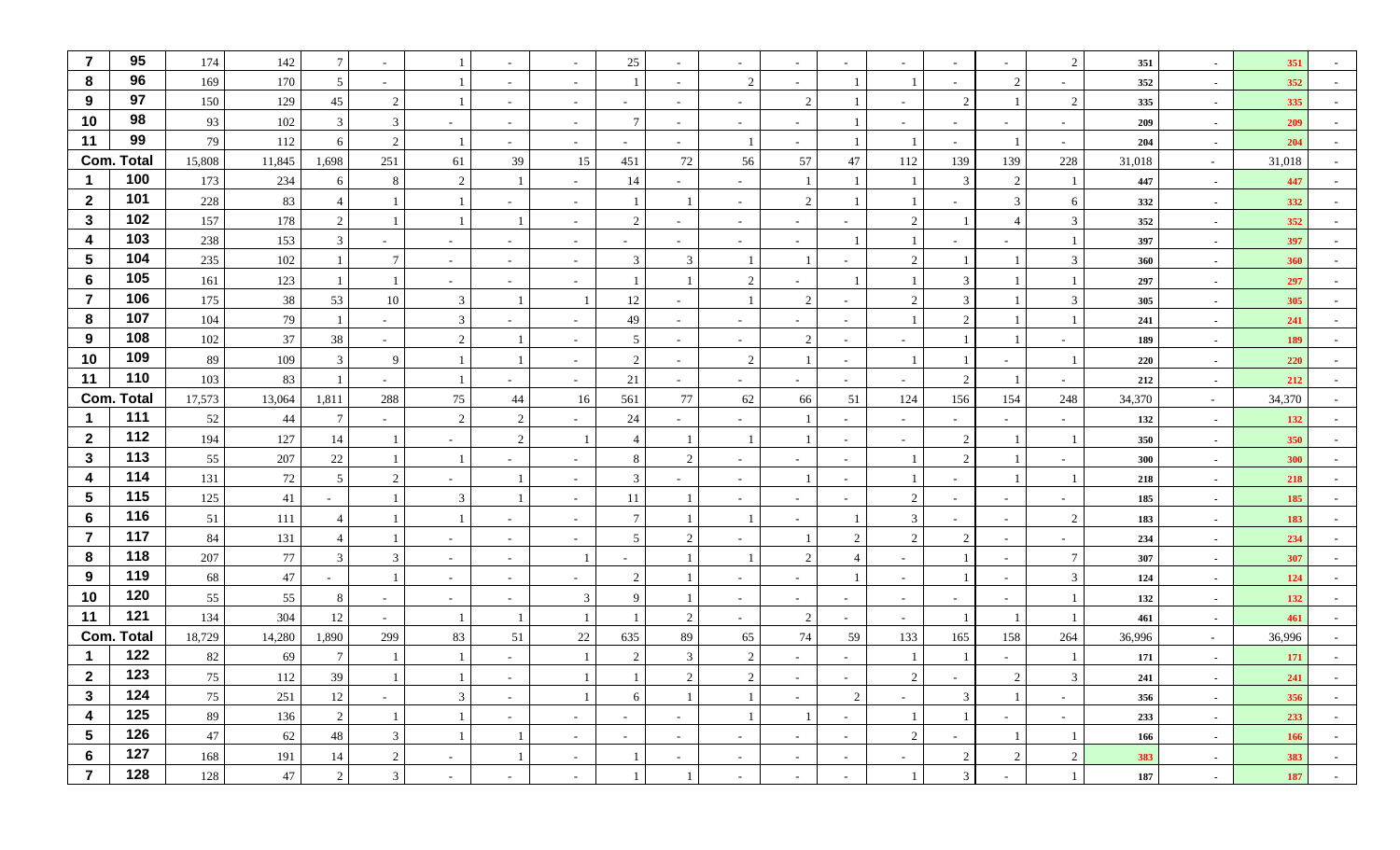| 8                       | 129               | 264    | 126        | 18             |                          |                | $\overline{\phantom{a}}$ | 2                        | 38                       |                  |                          |                |                | $\sim$                   |                | 2                       | $\overline{4}$          | 458    | $\sim$ | 458        |        |
|-------------------------|-------------------|--------|------------|----------------|--------------------------|----------------|--------------------------|--------------------------|--------------------------|------------------|--------------------------|----------------|----------------|--------------------------|----------------|-------------------------|-------------------------|--------|--------|------------|--------|
| 9                       | 130               | 156    | $40\,$     |                | $\overline{\phantom{a}}$ | $\sim$         | $\overline{\phantom{a}}$ |                          | 5                        |                  | $\overline{\phantom{a}}$ |                |                | $\sim$                   |                | $\sim$                  |                         | 204    | $\sim$ | 204        |        |
| 10                      | 131               | 108    | 145        | $\sim$         | 8                        | 6              | 2                        |                          | 61                       |                  |                          | $\overline{4}$ | $\sim$         | $\sim$                   | $\overline{2}$ |                         | $\overline{3}$          | 343    | $\sim$ | 343        |        |
| 11                      | 132               | 115    | 12         | 120            | 3                        | $\sim$         |                          |                          |                          |                  |                          |                |                | $\overline{2}$           |                | $\sim$                  | $\overline{3}$          | 256    | $\sim$ | 256        |        |
|                         | <b>Com. Total</b> | 20,036 | 15,471     | 2,153          | 322                      | 97             | 55                       | $29\,$                   | 750                      | 98               | $72\,$                   | 80             | 61             | 142                      | 179            | 167                     | 282                     | 39,994 | $\sim$ | 39,994     |        |
| -1                      | 133               | 116    | 168        | 25             | 5                        | 3              | $\overline{2}$           |                          | 20                       | $\sim$           |                          |                | 3              | $\overline{2}$           | 5              | 3                       | 6                       | 361    | $\sim$ | 361        | $\sim$ |
| $\mathbf{2}$            | 134               | 49     | 60         | 2              |                          |                | $\sim$                   | $\overline{\phantom{a}}$ | 2                        | $\sim$           | $\sim$                   | $\sim$         |                | $\sim$                   | $\sim$         | $\sim$                  | $\overline{a}$          | 116    | $\sim$ | <b>116</b> |        |
| $\mathbf{3}$            | 135               | 123    | 61         |                | $\overline{\phantom{a}}$ | $\sim$         |                          | $\sim$                   | $\sim$                   | $\sim$           | $\sim$                   | $\sim$         | $\sim$         | $\sim$                   | $\sim$         | $\sim$                  | $\sim$                  | 186    | $\sim$ | 186        |        |
| $\boldsymbol{4}$        | 136               | 59     | 116        | 13             | 2                        | 2              | $\overline{2}$           | 2                        | 39                       | $\overline{2}$   |                          | $\sim$         |                |                          | 6              | $\sim$                  |                         | 246    | $\sim$ | 246        |        |
| $\overline{\mathbf{5}}$ | 137               | 181    | 95         | 3              |                          | 3              | $\overline{1}$           |                          | 3                        |                  |                          |                |                |                          |                | 3                       |                         | 295    | $\sim$ | 295        |        |
| 6                       | 138               | 145    | 149        | $\overline{4}$ | 2                        | $\sim$         |                          | $\sim$                   | $\overline{7}$           |                  |                          | $\sim$         | 2              | $\sim$                   |                |                         | $\overline{3}$          | 317    | $\sim$ | 317        |        |
| $\overline{7}$          | 139               | 102    | 132        |                | $\overline{\phantom{a}}$ |                |                          | $\overline{\phantom{a}}$ | $\overline{\phantom{0}}$ |                  |                          | $\sim$         |                | $\sim$                   |                | $\sim$                  | $\overline{4}$          | 245    | $\sim$ | 245        |        |
| 8                       | 140               | 79     | 82         | $\mathbf{3}$   | $\overline{\phantom{a}}$ |                | $\overline{\phantom{a}}$ |                          | $\overline{\phantom{a}}$ |                  |                          | $\sim$         | $\sim$         | $\overline{\phantom{a}}$ | 2              |                         | 5                       | 176    | $\sim$ | 176        |        |
| 9<br>10                 | 141<br>142        | 110    | 71         | $\mathfrak{Z}$ |                          | 8              |                          | 2                        | 14                       |                  |                          |                |                |                          |                | $\sim$                  | $\overline{4}$          | 219    | $\sim$ | 219        |        |
| 11                      | 143               | 160    | 138        | 23             | 3                        |                | $\sim$                   | $\overline{\phantom{a}}$ |                          | 3                | $\overline{2}$           | $\sim$         | $\sim$         |                          |                | 2                       | $\sim$                  | 335    | $\sim$ | 335        |        |
|                         |                   | 158    | 67         | 2              | $\sim$                   |                | 2                        | $\sim$                   | 2                        | $\sim$           | $\overline{\phantom{a}}$ | $\sim$         | $\sim$         | $\sim$                   | $\sim$         | $\sim$                  | $\sim$                  | 232    | $\sim$ | 232        |        |
|                         | <b>Com. Total</b> | 21,318 | 16,610     | 2,236          | 337                      | 118            | 65                       | 35                       | 838                      | 107              | 79                       | 83             | 69             | 148                      | 196            | 177                     | 306                     | 42,722 | $\sim$ | 42,722     |        |
| $\mathbf 1$             | 144               | 132    | 172        | 7              | $\sim$                   | 1              | ٠                        | $\overline{\phantom{a}}$ | $\boldsymbol{2}$         | $\sim$           | $\sim$                   | 1              | $\blacksquare$ |                          |                | 4                       | $\sim$                  | 321    | $\sim$ | 321        |        |
| $\mathbf{2}$            | 145               | 64     | 79         | $3^{\circ}$    | -1                       | $\bf{1}$       | $\overline{\phantom{a}}$ | ٠.                       | $\boldsymbol{2}$         | 1                | $\sim$                   | ж.             | $\sim$         | $\sim$                   | ٠              | $\mathbf 1$             | $\sim$                  | 152    | $\sim$ | 152        |        |
| $\mathbf{3}$            | 146               | 118    | 56         | $\mathbf{1}$   | $\sim$                   | 3 <sup>1</sup> | $\blacksquare$           | $\sim$                   | 26                       | $\blacksquare$   | $\blacksquare$           | $\sim$         | $\blacksquare$ | $\sim$                   | $\overline{2}$ | $\sim$                  | $\sim$                  | 206    | $\sim$ | 206        |        |
| 4                       | 147               | 91     | 142        | 5              | $\sim$                   |                | $\blacksquare$           | $\sim$                   | $\blacksquare$           | $\blacksquare$   | $\sim$                   | $\sim$         | $\blacksquare$ |                          |                | 1                       | $\overline{\mathbf{4}}$ | 246    | $\sim$ | 246        |        |
| $\sqrt{5}$              | 148               | 111    | 64         | 11             | $\boldsymbol{2}$         | $\mathbf{2}$   | $\mathbf{3}$             | $\sim$                   | $\boldsymbol{2}$         | 1                | 71                       | 5              | $\sim$         | $\mathbf{3}$             | $\mathbf{3}$   | $\mathbf{3}$            | 21                      | 302    | $\sim$ | 302        |        |
|                         |                   |        |            |                |                          |                |                          |                          |                          |                  |                          |                |                |                          |                |                         |                         |        |        |            |        |
| 6                       | 149               | 243    | 194        | 6              | -1                       | $\overline{2}$ | 1                        | $\overline{2}$           | 55                       | 1                | 13                       | $\sim$         |                | $\mathbf{3}$             | $\mathbf{3}$   | $\mathbf{2}$            | 11                      | 537    | $\sim$ | 537        |        |
| $\overline{7}$          | 150               | 52     | 131        | 6              | $\sim$                   | $\overline{7}$ | 1                        | $\sim$                   | 32                       | 3 <sup>1</sup>   | 8                        | $\sim$         | 1              | 1                        |                | $\sim$                  | 11                      | 254    | $\sim$ | 254        |        |
| 8                       | 151               | 217    | 176        | 43             | 19                       | 1              |                          | 1                        | ж.                       | ٠                | 1                        | $\sim$         |                | $\overline{2}$           |                | 1                       | 6                       | 470    | $\sim$ | 470        |        |
| 9                       | 152               | 297    | 143        | 33             | $\overline{7}$           | $\blacksquare$ |                          | $\mathbf 1$              |                          | 1                | $\mathbf{1}$             | $\sim$         |                | $\mathbf{3}$             | $\overline{2}$ |                         | $\mathbf{3}$            | 494    |        | 494        |        |
| 10                      | 153               | 103    | 127        | 6              |                          |                |                          |                          |                          |                  |                          |                |                | 1                        | $\mathbf{3}$   |                         | $\boldsymbol{2}$        | 245    |        | 245        |        |
| 11                      | 154               | 148    | 192        | 5 <sub>5</sub> | $\sim$                   | 3 <sup>1</sup> | $\mathbf{1}$             | $\sim$                   | $\mathbf{1}$             | 1                | $\mathbf{1}$             | $\mathbf{1}$   | 1              | 3 <sup>1</sup>           | $\overline{2}$ | $\overline{\mathbf{4}}$ | $\sim$                  | 363    | $\sim$ | 363        | $\sim$ |
|                         | <b>Com. Total</b> | 22,894 | 18,086     | 2,362          | 367                      | 140            | 73                       | 39                       | 960                      | 115              | 175                      | 90             | 72             | 166                      | 215            | 194                     | 364                     | 46,312 | $\sim$ | 46,312     | $\sim$ |
| $\mathbf{1}$            | 155               | 88     | <b>108</b> | $\mathbf{1}$   | $\sim$                   | $\sim$         | $\mathbf{1}$             | $\sim$                   | $\blacksquare$           | ٠                | $\sim$                   | $\mathbf{1}$   | ٠              | $\sim$                   | $\overline{2}$ | $\sim$                  | $\mathbf{1}$            | 202    | $\sim$ | 202        | $\sim$ |
| $\overline{2}$          | 156               | 121    | 91         | 40             | $\mathbf{1}$             | $\sim$         | $\mathbf{1}$             | $\sim$                   | $\blacksquare$           | $\boldsymbol{2}$ | $\sim$                   | $\sim$         | 1              | $\blacksquare$           | $\mathbf{1}$   | $\sim$                  | $\mathbf{1}$            | 259    | $\sim$ | 259        | $\sim$ |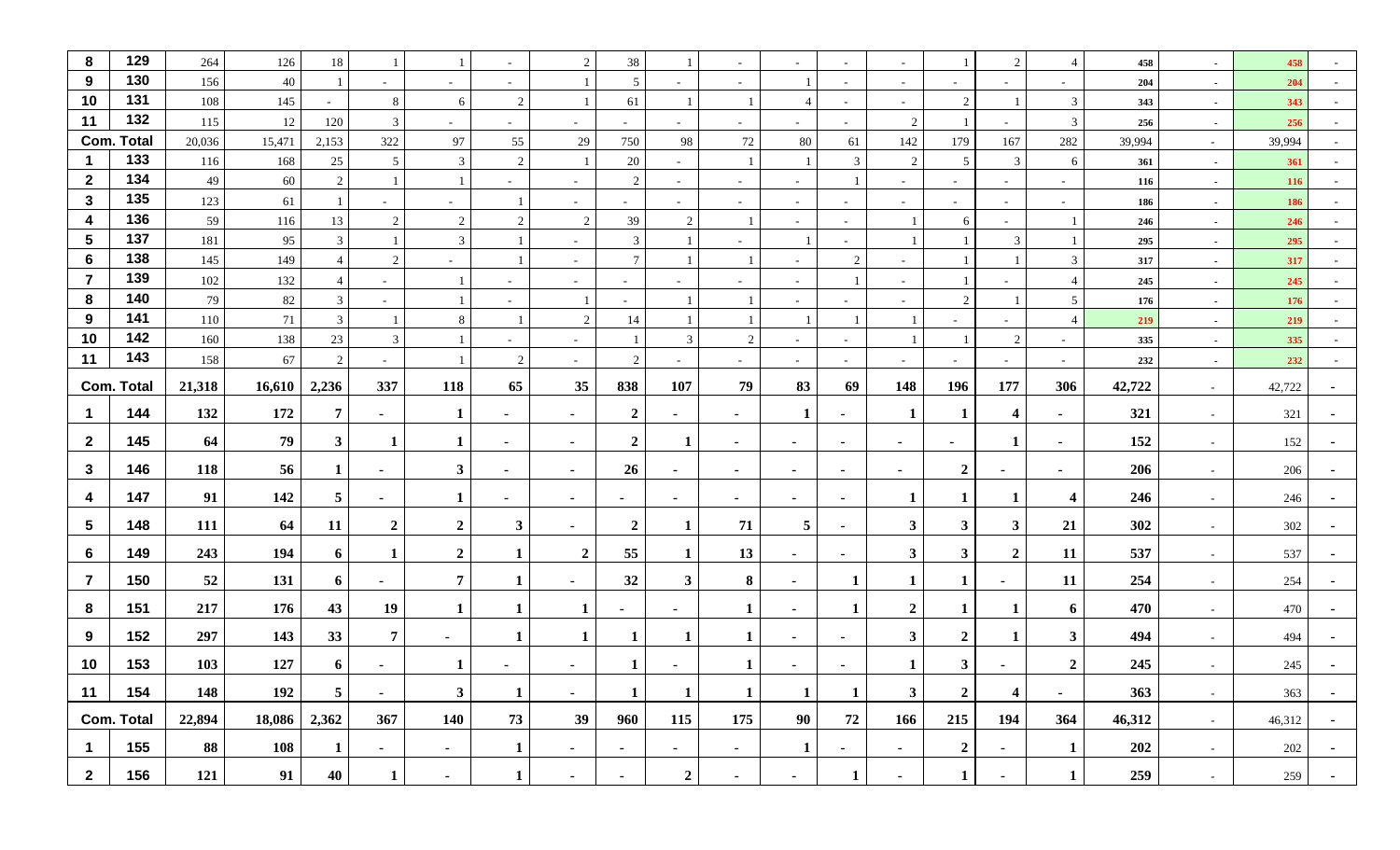| $\mathbf{3}$    | 157               | 113          | 81         | 42                      | $\mathbf{3}$     | $\sim$           | 1              | $\sim$         | $\overline{\mathbf{4}}$ | $\sim$         | -1                      | $\sim$           | $\blacksquare$           | 1                        | $\overline{2}$           | $\blacksquare$ | 1                       | 249          | $\sim$ | 249    | $\blacksquare$ |
|-----------------|-------------------|--------------|------------|-------------------------|------------------|------------------|----------------|----------------|-------------------------|----------------|-------------------------|------------------|--------------------------|--------------------------|--------------------------|----------------|-------------------------|--------------|--------|--------|----------------|
| 4               | 158               | 112          | 42         | $\overline{7}$          | $\sim$           | $\sim$           | 1              | $\blacksquare$ | $\overline{7}$          | 1              | $\sim$                  | $\overline{2}$   | $\overline{2}$           | $\sim$                   |                          | 1              | $\mathbf{3}$            | 178          | $\sim$ | 178    |                |
| $5\phantom{.0}$ | 159               | 225          | 195        | <b>10</b>               | $\blacksquare$   | $\boldsymbol{2}$ |                | $\blacksquare$ | $\blacksquare$          | 1              |                         | $\blacksquare$   | $\blacksquare$           | $\overline{2}$           | $\overline{2}$           | $\mathbf{3}$   | $\overline{\mathbf{4}}$ | 444          | $\sim$ | 444    |                |
| 6               | 160               | 130          | 135        | 10                      | $\sim$           | $\mathbf{3}$     | 1              | $\sim$         | 27                      | 1              | $\sim$                  | $\sim$           | $\overline{2}$           |                          | $\mathbf{3}$             | 1              | 1                       | 315          | $\sim$ | 315    | $\sim$         |
| $\overline{7}$  | 161               | 43           | <b>100</b> | $\overline{2}$          | $\sim$           |                  | $\blacksquare$ | $\blacksquare$ | $\sim$                  | $\sim$         | $\sim$                  | 1                | $\blacksquare$           | $\sim$                   | 1                        | $\blacksquare$ | $\blacksquare$          | 148          | $\sim$ | 148    |                |
| 8               | 162               | 185          | 258        | 15                      | $\mathbf{3}$     | $\blacksquare$   | $\blacksquare$ | $\blacksquare$ | $\blacksquare$          | 1              | 1                       | $\blacksquare$   | $\blacksquare$           | $\blacksquare$           | 1                        | 1              | $\blacksquare$          | 465          | $\sim$ | 465    |                |
| 9               | 163               | 130          | 87         | $\boldsymbol{2}$        | -1               |                  | $\blacksquare$ |                | $\blacksquare$          | $\sim$         | 1                       | 1                | -1                       | $\sim$                   | $\blacksquare$           | 1              | $\blacksquare$          | 226          | $\sim$ | 226    | $\sim$         |
| 10              | 164               | 89           | 70         | 40                      | $\boldsymbol{2}$ | 1                | ٠              | $\blacksquare$ | $\sim$                  | $\sim$         | $\sim$                  | $\sim$           | $\overline{\phantom{a}}$ | $\sim$                   |                          | $\overline{2}$ | $\mathbf{1}$            | 205          | $\sim$ | 205    |                |
| 11              | 165               | 228          | 98         | 11                      | $\mathbf 1$      | $\blacksquare$   | $\blacksquare$ | $\blacksquare$ | 1                       | $\blacksquare$ | $\boldsymbol{2}$        | $\boldsymbol{2}$ | $\blacksquare$           | $\mathbf{3}$             | 1                        | $\overline{2}$ | 9                       | 358          | $\sim$ | 358    |                |
|                 | <b>Com. Total</b> | 24,358       | 19,351     | 2,542                   | 378              | 148              | 78             | 40             | 999                     | 121            | <b>180</b>              | 97               | 78                       | 173                      | 228                      | 205            | 385                     | 49,361       | $\sim$ | 49,361 | $\sim$         |
| -1              | 166               | 221          | 181        | $\overline{5}$          | $\sim$           | 1                | ٠              | $\blacksquare$ | $\mathbf{1}$            | $\sim$         | $\mathbf{1}$            | $\sim$           | ٠                        | $\sim$                   | 4                        | $\mathbf{1}$   | $\blacksquare$          | 415          | $\sim$ | 415    | $\sim$         |
| $\mathbf{2}$    | 167               | 131          | 171        | 77                      | -1               | $\blacksquare$   | 1              |                | $\overline{7}$          | ٠              | 6                       | 1                | $\blacksquare$           | 1                        | 1                        | $\mathbf{3}$   | $\overline{\mathbf{4}}$ | 405          | $\sim$ | 405    |                |
| 3               | 168               | 197          | 138        | 41                      | -1               | $\blacksquare$   | ٠              |                | $\blacksquare$          | $\sim$         | $\boldsymbol{2}$        | $\blacksquare$   | $\blacksquare$           | 1                        | $\mathbf{3}$             | 1              | $\blacksquare$          | 385          | $\sim$ | 385    | $\blacksquare$ |
| 4               | 169               | $\mathbf{1}$ | $\sim$     | $\blacksquare$          | $\sim$           | $\sim$           | ٠              | $\blacksquare$ | $\sim$                  | $\sim$         | $\sim$                  | $\sim$           | $\overline{\phantom{a}}$ | $\sim$                   | $\blacksquare$           | $\blacksquare$ | $\blacksquare$          | $\mathbf{1}$ | $\sim$ |        | $\blacksquare$ |
| $5\phantom{.0}$ | 170               | 81           | <b>110</b> | 3 <sup>1</sup>          | $\blacksquare$   | $\blacksquare$   | $\blacksquare$ | $\blacksquare$ | 1                       | ٠              | $\mathbf{1}$            | $\sim$           | -1                       |                          | $\overline{2}$           | $\mathbf{3}$   | $\mathbf{1}$            | 204          | $\sim$ | 204    |                |
| 6               | 171               | 143          | 77         | 30                      | -1               | $\sim$           | 1              | $\blacksquare$ | $\blacksquare$          | $\sim$         | $\sim$                  | 1                | $\blacksquare$           | $\blacksquare$           | $\blacksquare$           | $\overline{2}$ | 6                       | 261          | $\sim$ | 261    | $\blacksquare$ |
| $\overline{7}$  | 172               | 87           | 116        | $\overline{\mathbf{4}}$ | $\mathbf{3}$     | 1                | 1              |                | 9                       | $\sim$         | 1                       | $\sim$           | $\overline{2}$           | 1                        | $\mathbf{3}$             | $\blacksquare$ | $\overline{2}$          | 231          | $\sim$ | 231    | $\sim$         |
| 8               | 173               | 190          | 47         | 6                       | -1               | 6                | ٠              |                | 53                      | $\mathbf{3}$   | $\overline{\mathbf{5}}$ | $\sim$           | $\blacksquare$           |                          |                          | 1              | 5                       | 320          | $\sim$ | 320    |                |
| 9               | 174               | 272          | 11         | $\blacksquare$          | $\sim$           | $\sim$           | $\blacksquare$ | $\sim$         | $\blacksquare$          | $\sim$         | $\sim$                  | $\sim$           | $\blacksquare$           | $\blacksquare$           | $\blacksquare$           | $\sim$         | $\blacksquare$          | 283          | $\sim$ | 283    | $\blacksquare$ |
| 10              | 175               | 219          | 50         | 1                       | $\blacksquare$   | $\sim$           | $\blacksquare$ | $\blacksquare$ | $\blacksquare$          | $\sim$         | $\sim$                  | $\sim$           | $\blacksquare$           | $\sim$                   | $\blacksquare$           | $\blacksquare$ | $\blacksquare$          | 270          | $\sim$ | 270    | $\blacksquare$ |
| 11              | 176               | 136          | 66         | 17                      | ж.               | $\overline{2}$   | ٠              | ٠              | 38                      | $\sim$         | ж.                      | $\sim$           | ٠.                       | 1                        |                          | $\mathbf{3}$   | $\blacksquare$          | 264          | $\sim$ | 264    |                |
|                 | <b>Com. Total</b> | 26,036       | 20,318     | 2,726                   | 385              | 158              | 81             | 44             | 1,108                   | 124            | 196                     | 99               | 81                       | 179                      | 243                      | 219            | 403                     | 52,400       | $\sim$ | 52,400 | $\blacksquare$ |
| -1              | 177               | 211          | 74         | $\mathfrak{Z}$          | $\sim$           | $\sqrt{2}$       | $\mathbf{3}$   | $\sim$         | $\overline{2}$          |                | $\sim$                  | $\sim$           |                          | $\overline{4}$           | $\overline{c}$           | $\overline{c}$ | 5                       | 310          | $\sim$ | 310    |                |
| $\mathbf{2}$    | 178               | 154          | 138        | 8                       | $\sim$           |                  | $\sim$         | $\sim$         | $\overline{4}$          |                | $\sim$                  | $\sim$           | $\sim$                   | $\mathbf{1}$             | 3                        | $\sim$         | $\mathfrak{Z}$          | 313          | $\sim$ | 313    | $\sim$ $ \sim$ |
| $\mathbf{3}$    | 179               | 100          | 73         | -1                      |                  | $\sim$           | $\sim$         | $\sim$         | $\sim$                  | $\sim$         | $\sim$                  | 2                | $\sim$                   | $\sim$                   | $\overline{\phantom{a}}$ | $\sim$         | -1                      | 178          | $\sim$ | 178    | $\sim$ $ \sim$ |
| 4               | 180               | 151          | 99         | 3                       | $\sim$           |                  |                | $\sim$         | $\sim$                  |                |                         | $\overline{2}$   | $\overline{\phantom{a}}$ | $\overline{\phantom{a}}$ | 3                        | $\overline{2}$ | 5 <sup>5</sup>          | 269          | $\sim$ | 269    | $\sim$ $-$     |